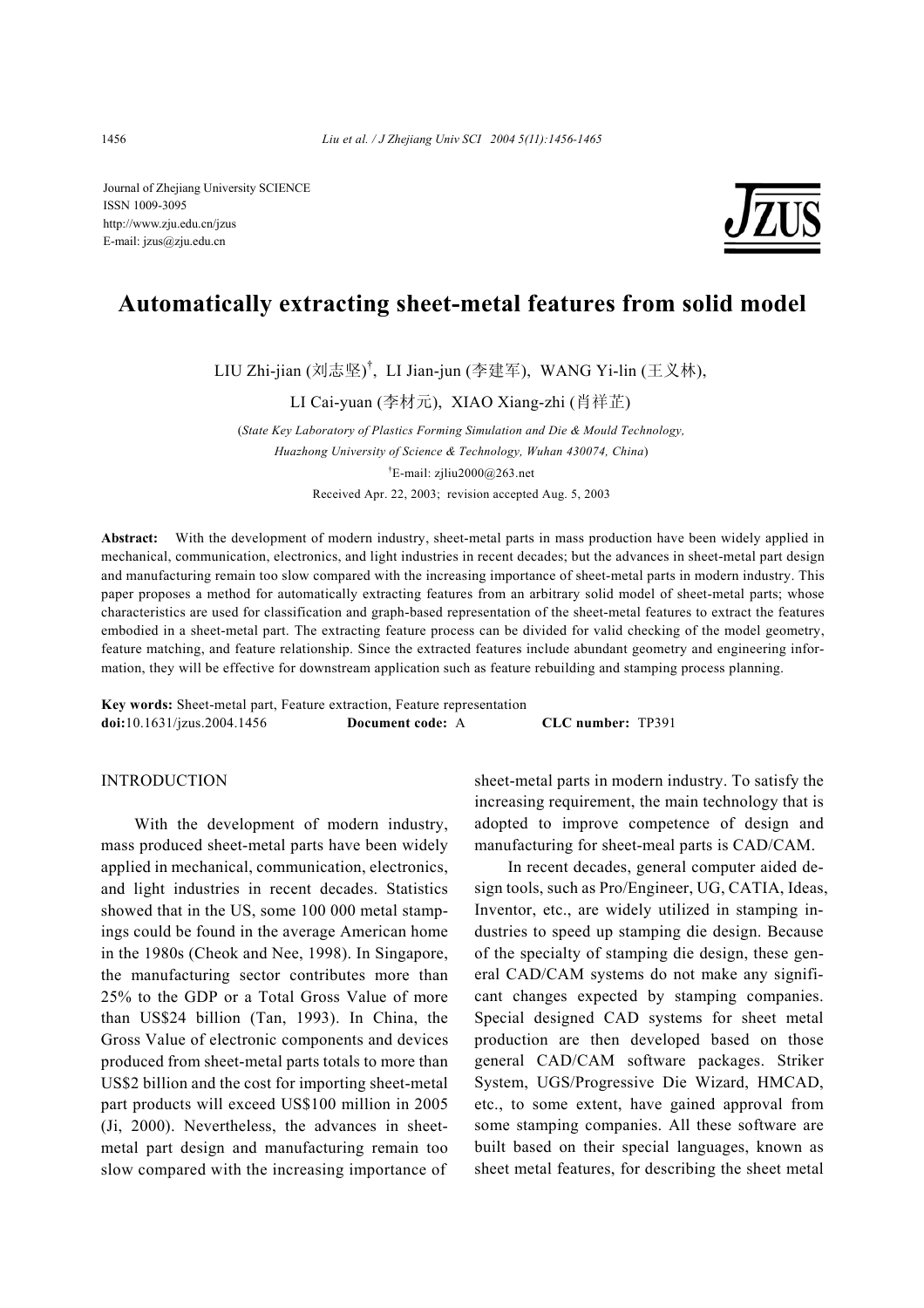products. In the stamping industry, the customers and suppliers often use different CAD tools which speak different languages. For the purpose of exchanging engineering information that can be passed to CAPP systems for the process planning between different CAD systems, neutral file formats such as STEP and IGES are employed. The translation from sheet metal feature model to neutral model results in the loss of all the engineering information crucial for the downstream design process.

How to deal with this neutral model and make it acceptable to those special CAD systems, manually rebuilding the model is an alternative solution, but the process is so time-consuming and expensive that it becomes the bottle-neck for those sheet metal feature based CAD software. Feature extraction is such a tool for extracting features from arbitrary solid model created with any types of CAD tools and rebuilding the feature model automatically and effectively. Nevertheless, feature extraction is still far from being used in sheet metal design.

The main objective of this paper is to reveal how sheet-metal features are extracted from solid model. To extract features, sheet-metal features are sorted, then represented with diagram structure. Extracted features can thus be used to rebuild the feature model directly.

In the next paragraph, works on feature extraction are reviewed. The algorithms of extracting features are discussed, and the implementation and case study is presented. The last chapter presents the conclusion reached and outlines the research prospect.

#### LITERATURE REVIEW

Since the seminal work of Kyprianou (1980), feature extraction has become the subject of research.

Woo (1982) developed a decreasing convex-hull-decomposition algorithm to extract removal volumes for machining from a 3D solid model. For the purpose of part classification and coding, Kyprianou (1980) developed a shape feature recognizer from a boundary representation of a solid model. Then Han and Aristides (1998) built an  $IF<sup>2</sup>$  system for generating machining feature models of mechanical parts, used information available in the nominal solid model of a part, design features, tolerances and attributes, and so forth. Liu and Liu (2002) proposed a methodology for abstracting features from a 3D solid model based on a detail-level metric method.

Gavankar and Henderson (1990) tried to isolate protrusions and depressions from boundary models; their work involved identification of faces with multiple edge loops as candidates for entrance faces of such features. The feature extracting method did not apply to blind holes and pockets which open up into more than one face. This is because such features do not exhibit a unique entrance face which can be identified as a cut node.

Der-Baau *et al*.(1990) proposed a method for automatically extracting the machining features from 3D CSG solid input. The method involved converting a part's CSG tree representation into its equivalent DSG tree representation and then identifying the types of machinable features from the DSG tree.

Prabhakar and Henderson (1992) used the principles of neural networks to achieve formfeature recognition. They developed an algorithm for recognition using neural-net-based techniques, and a suitable net architecture, which is similar in function to the multiple player perception for whose implementation an algorithm was designed, but the domain of the recognizer is limited to features that can be defined in terms of one primary feature face and a set of secondary feature faces. Incorporation of conventional training algorithms such as back propagations still needs to be done.

Hlentz and Sowerby (1993) outlined an algorithm for the extraction of regions that have the properties of the general concave and convex features of a sheet-metal component from a CAD B-rep model.

Achievements in feature extraction researches are reported worldwide, but the main works are focused on machining features. Not much research on sheet-metal parts has been reported.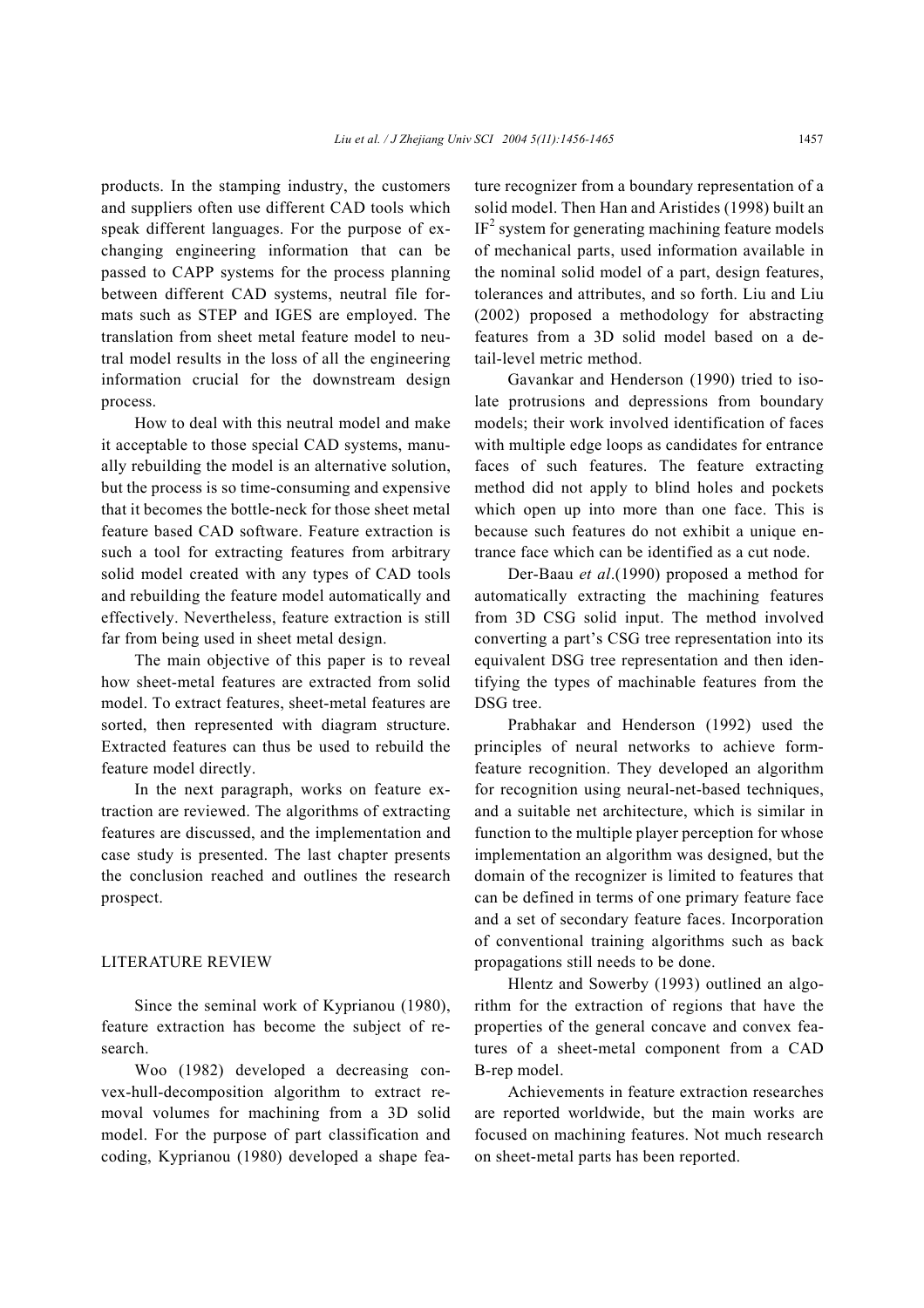Agarwal and Waggenspack (1992) presented an algorithm for the automatic derivation of the surface topologies of a 3D volume from its wireframe representation of sheet-metal part. This fundamental approach overcomes the limitations of the currently known methods and it relaxed the restriction to manifold solids without holes. They decomposed the general wireframe model of sheet-metal parts into a set of simple wireframes with the use of a topology-based subdivision strategy.

Devarajan *et al*.(1997) presented an approach to extracting contour features in sheet-metal parts by generating the offset of the contour. They proposed a tool mapping algorithm based on medial axis transformation. Since stamping is assumed to be the method of manufacturing, feature-tool mapping involves identifying the punch which can stamp the feature.

Jagirdar *et al*.(2001) used a wireframe model to identify shearing features for 2-D sheet-metal components from the CAD database. They initially proposed a new classification system for pressworking features and shearing operations. Based on this classification system, a set of principles was developed for identifying shearing features using set theory and diagram-based approach. Jagirdar *et al*.(2001) presented a new classification system for forming operations, and concepts for extracting forming features from the 3-D sheet-metal component created in a wireframe model.

Available literature revealed that researches in the area of extracting features for sheet-metal parts have not advanced significantly. Literature on feature extracting for sheet-metal components indicated that academicians and researchers used solid modeling for feature extraction; but that they converted the component into a foil type by neglecting their thickness, and then identified the pressworking features (Jagirdar *et al*., 2001). Besides, the result of feature extraction cannot be used in automatic feature rebuilding, which was the main reason why feature extraction system cannot be widely used in industry (Bridarrat *et al*., 1998).

### FEATURES OF SHEET-METAL PARTS

The design and manufacture of sheet-metal parts generally involve feature modeling, stamping process planning, die design and stamping manufacturing in a single setup. Feature modeling is the first and basic stage, which is also the most important. Sheet-metal parts are different from other types of parts; and are generally fabricated by forming, bending, blanking, etc. A kind of stamping process can only form a class of specific shape sheet-metal part. Stamping process design should take into consideration the working procedure of features in sheet-metal parts. Therefore, sheet-metal parts should be analyzed and compared so that the shapes which are similar in geometry can be classified to automate the stamping process planning.

#### **Classification of sheet-metal features**

In order to provide meaningful information for stamping process planning of sheet-metal parts, the feature definition of sheet-metal parts is given below. **Definition 1** A sheet-metal feature is a 3D geometric shape that can be manufactured by one or more specific stamping operations.

From the definition, a feature should contain two kinds of information. One is engineering information related to the stamping processes. The other is the geometric description of feature shape, which includes all edges, faces and bodies.

Engineering information varies with different types of features. For example, a Hole feature should include the diameter, while a Drawing feature should include die radius, punch radius and taper angle. Some typical features based on the characteristics of sheet-metal parts are illustrated in Table 1.

For the benefit of managing the sheet-metal features and their relationships, a hierarchical structure is introduced to represent the sheet-metal parts. The features' classification scheme introduced here is based on how much information it should carry and what kind of information it carries. Hence features of sheet-metal parts are divided into two categories, cellular features and composites, as shown in Fig.1.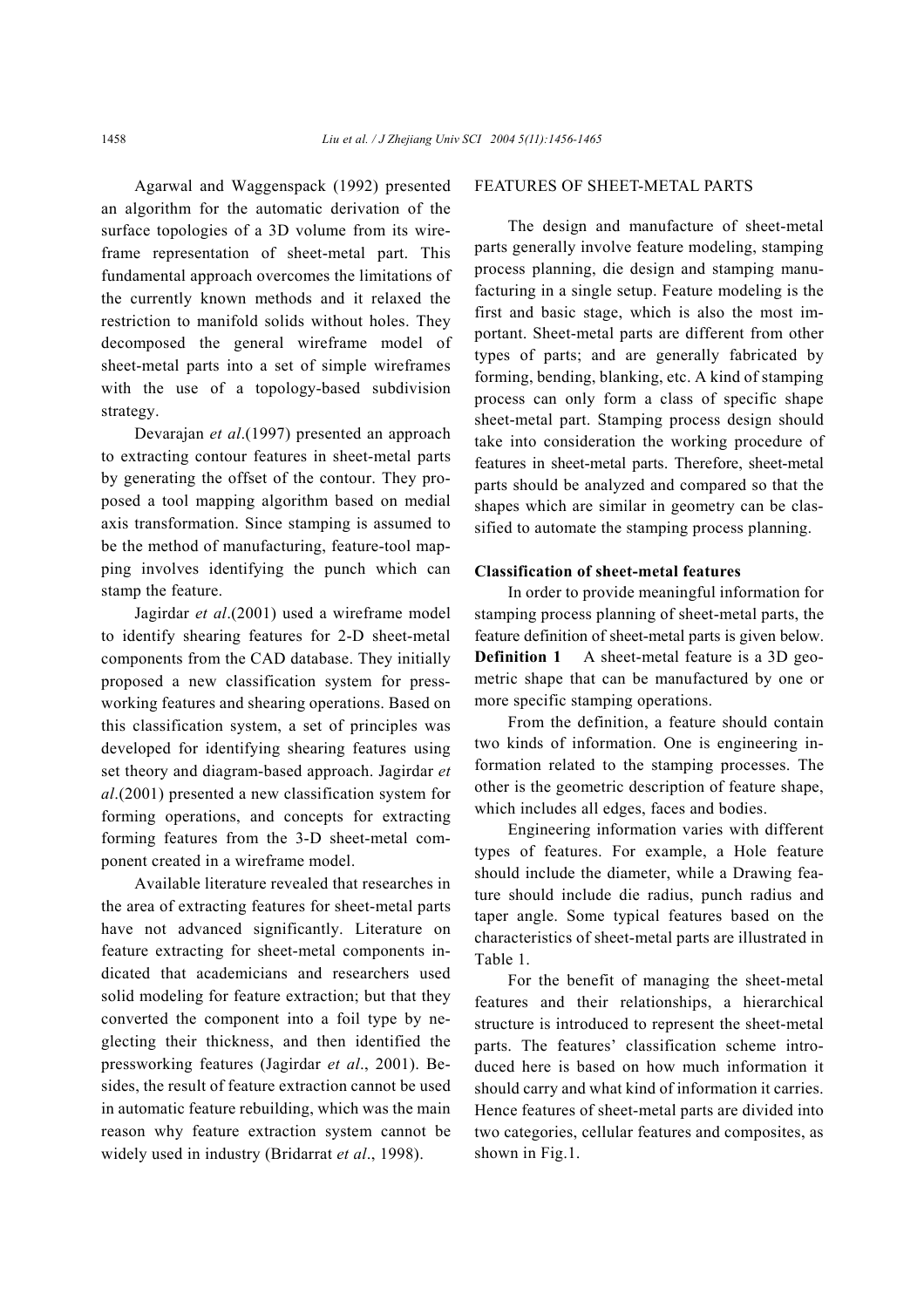| Table 1 Typical succe-inclar icatures |                                          |  |
|---------------------------------------|------------------------------------------|--|
| Feature type                          | Section of the feature                   |  |
| Wall                                  | <u>777777777777777</u>                   |  |
| Drawing                               | <del>anak yana</del>                     |  |
| Bending                               |                                          |  |
| Cutout                                | ZZZZ<br>ww                               |  |
| Hole                                  | YШ<br>vma                                |  |
| Flange                                |                                          |  |
| Lancing                               | Villilli<br>-<br>Tillillin <sub>ga</sub> |  |
| Coining                               |                                          |  |
| <b>Bridging</b>                       | $\mathbb{Z}$                             |  |
| Slot                                  |                                          |  |

**Table 1 Typical sheet-metal features**

**Primitives** Wall Drawing Bending Connect Transition Bridge Features of sheet metal parts **Composites** Array Flange Cellular features **Burring** Slot Add-on Cutout Hole Lancing Halfcut Coining …

**Fig.1 Classification scheme of sheet-metal features**

**Definition 2** Cellular feature is a 3D geometric shape that is associated with one (or more) shape class(es). In the feature model, the part could be seen as an assembly of volumetric quasi-disjoint cells (feature entities) other than a boundary represented solid (Li *et al*., 2001).

In terms of the definition, cellular features are basic features forming the sheet-metal part, while composites are features integrated as a whole by other kind of cellular features.

Cellular features can be further divided into three sub categories, Primitives, Add-ons and Connects. Primitives are features that can exist in sheet-metal part independently, Add-ons are features that must be added to other features to form sheet-metal part, Connects are features acting as a bridge between different types of features (Li *et al*., 2001).

#### **Diagram-based representation**

The procedure of extracting features is to match the geometry shapes of the sheet-metal part with the feature library. Therefore, features in the feature library should be pre-defined. In Table 2, sheet-metal features are described based on diagram. The purpose of this representation is to use the topological properties of a certain class of shapes to facilitate their extraction from a solid model.

Besides the above features, there are still some other features that cannot be described by one diagram. For example, if the Cutout feature gets across multiple features, the diagrammatic representation is different. As illustrated in Fig.2, P means Planar, B means Bending, F means adjacent face. In case 1, the Cutout feature gets across two Wall features and one Bending feature; and in case 2, the Cutout feature gets across one Wall feature and one Bending feature, therefore, their diagram representations are totally different.

# EXTRACTING FEATURES FROM SOLID MODEL

To constitute a feature model, the user can either use the method of adding features one by one according to the given drawings or 3D model, or, automatically rebuild the feature model from the extracted features. Obviously, the method of feature extraction is more efficient. The feature extraction process can be divided to validity checking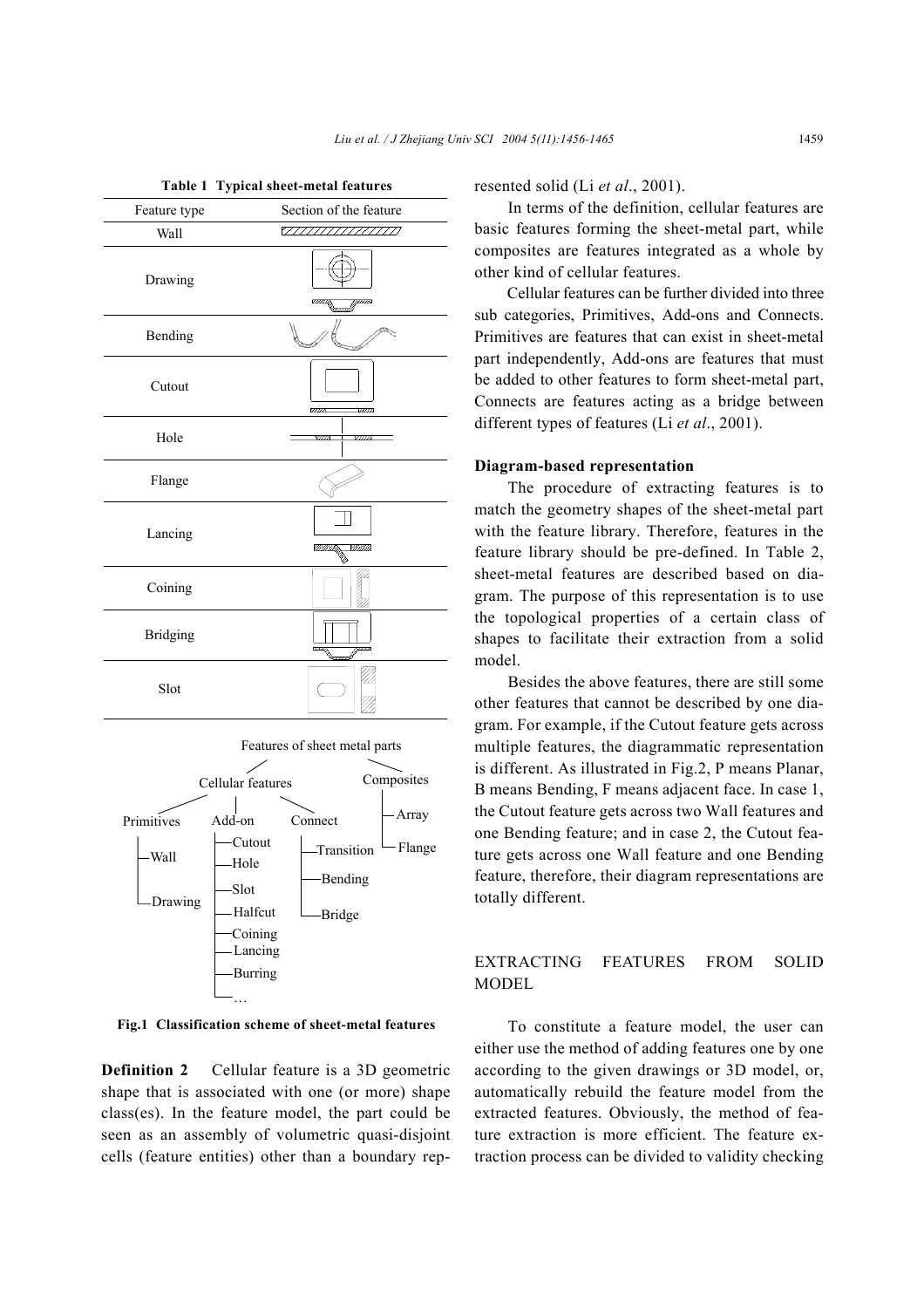| Feature type                          | Diagrammatic representation of feature                                                                                                                                                                                                                                                                                    | Meaning of parameters                                         |
|---------------------------------------|---------------------------------------------------------------------------------------------------------------------------------------------------------------------------------------------------------------------------------------------------------------------------------------------------------------------------|---------------------------------------------------------------|
| Wall                                  | $\mathbf{F}_{\text{side}1}$<br>$E_1$<br>$E_1'$<br>$E_2'$<br>$E_2$<br>$\mathbf{P}_{\text{down}}$<br>$\mathbf{P}_{\text{up}}$<br>$\rm F_{side2}$<br>$E_n$ '<br>$E_n$<br>$\mathbf{F}_{\text{side}n}$                                                                                                                         | E: Edge<br>P: Planar face<br>F <sub>side</sub> : Side Face    |
| Drawing                               | $F_1$<br>$\mathbf{\bar{P}_{up}}$<br>CL <sup>-</sup><br>$\mathbf{\hat{P}}_{down}$<br>$F_2$<br>CL<br>$F_n$                                                                                                                                                                                                                  | P: Planar face<br>CL: Closed loop<br>F: Face                  |
| Bend                                  | $\mathbf{F}_{side1}$<br>$E_1$<br>$E_1'$<br>$E_2'$<br>E <sub>2</sub><br>$Cy_{down}$<br>$\rm F_{side2}$<br>$Cy_{up}$<br>$E_n'$<br>$E_n$<br>$\mathbf{F}_{\text{siden}}$                                                                                                                                                      | E: Edge<br>Cy: Cylinder face<br>F <sub>side</sub> : Side Face |
| Cutout in sin-<br>gle feature         | $\mathbf{\bar{E}_{side1}}$<br>$E_{side1}$<br>F<br>$\mathbf{P}_{\text{down}}$<br>${\bf F}$<br>$E_{side2}$<br>$\mathbf{E}_{side2}$<br>$\mathbf{P}_{\text{up}}$<br>${\bf F}$<br>$\mathbf{E}_{\text{siden}}$<br>$E_{\text{siden}}'$                                                                                           | P: Wall feature<br>E: Edge<br>F: Face                         |
| Hole                                  | $\mathsf{\hat{CF}}_{\mathsf{side}}$<br>$CE_{down}$<br>$CE_{up}$                                                                                                                                                                                                                                                           | CE: Circular edge<br>CF: Cylinder face                        |
| Coin                                  | F<br>E<br>E<br>${\bf F}$<br>$\mathbf F$<br>Έ<br>E<br>$\rm PF$                                                                                                                                                                                                                                                             | E: Edge<br>F: Face<br>PF: Planar Wall                         |
| <b>Bridging</b>                       | $\rm PF$<br>B<br>B<br>$\mathbf F$                                                                                                                                                                                                                                                                                         | F: Wall feature<br>B: Bend<br>PF: Planar face                 |
| $\operatorname{Slot}$                 | $\boldsymbol{\mathrm{F}}$<br>$\mathrm{E}_{\text{side}1}$<br>$\mathbf{E}_{\text{side}\underline{1}}$<br>$\mathbf{P}_{\text{down}}$<br>F<br>$E_{\text{side2}}'$<br>$\mathrm{E}_{\text{side2}}$<br>$\mathbf{P}_{\text{up}}$<br>$\mathrm{E}_{\text{siden}^{\prime}}$<br>$E_{\text{siden}}$<br>$\mathbf F$<br>Oblong<br>Oblong | P: Wall feature<br>E: Edge<br>F: Face                         |
| $B_1$<br>$\rm{F}_2$<br>$\mathrm{F}_1$ | $F_1$                                                                                                                                                                                                                                                                                                                     | $\mathbf{B}_1$<br>$\mathrm{F}_1$                              |

**Table 2 Diagrammatic representation of features**



**Fig.2 Special diagrammatic representations for Cutout** (a) Case 1; (b) Case 2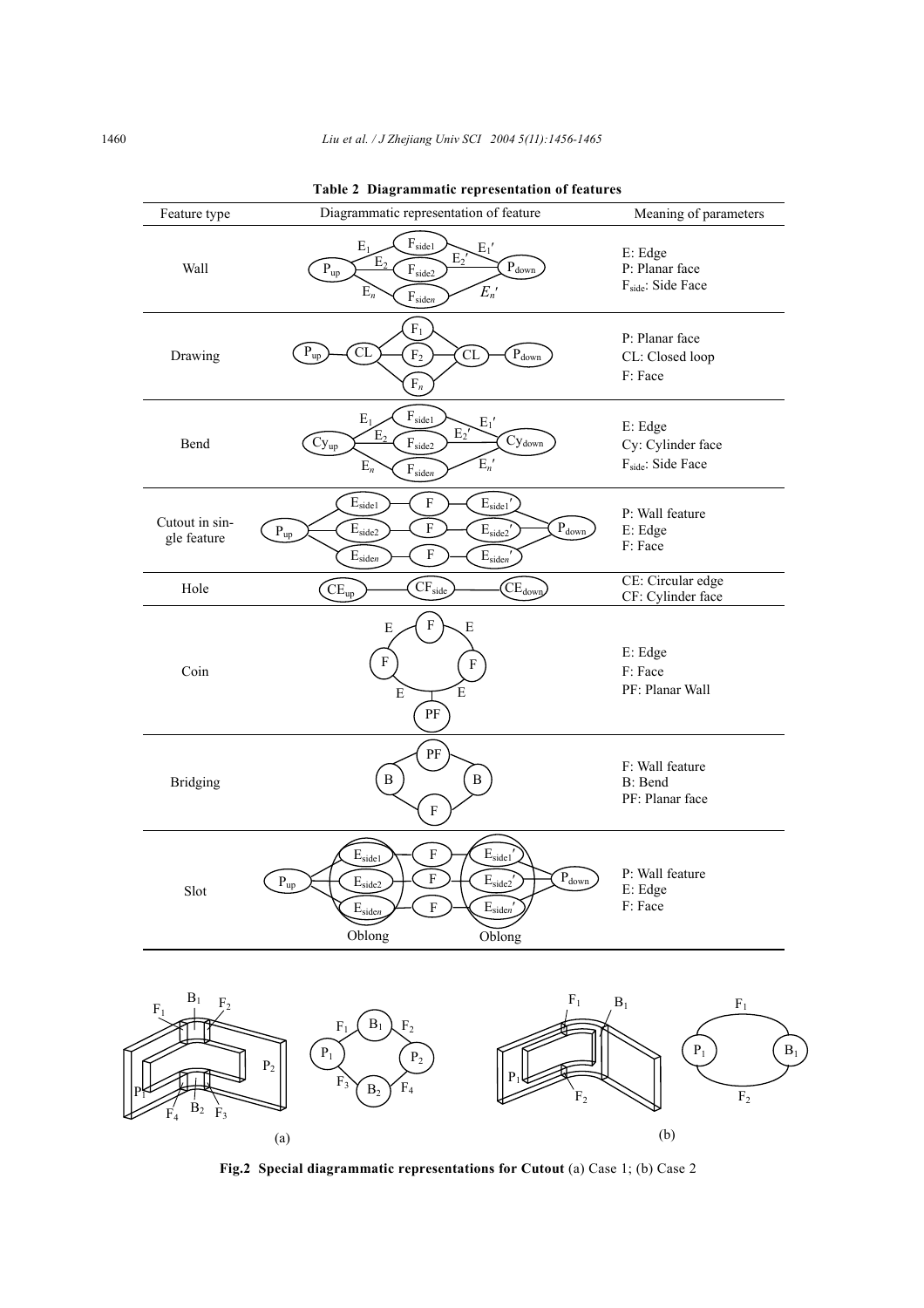for the geometry model, feature matching and constituting of the feature relationship diagram.

#### **Validity checking for the solid model**

Before feature extraction, the solid model should be checked to ensure it is valid. Sheet-metal parts are generally fabricated by forming, bending, blanking, etc. Therefore, features are jointed smartly, i.e. two Wall features must be connected by one Bending feature, otherwise, it is unacceptable to the stamping process planning. In some solid models, Wall and Wall, or Wall and Cutout are connected directly, as in Fig.3a. In this case, the solid model must be modified, as in Fig.3b.

When the solid model is transferred from other CAD model, isolated faces or edges may occur, as in Fig.4. In this case, the face or edge should be marked, so that it will not be wrongly extracted in feature extraction.

#### **Matching sheet-metal features**

Fig.5 presents a flow chart describing the feature extracting process. The input module can accept all kind of solid models that can be translated to IGES or STEP format.

To begin extracting features, a planar face on a Wall of the part should be pre-defined. From this face, its pair face belonging to the Wall feature is



**Fig.3 Model for sheet-metal part**  (a) Invalid solid model; (b) Modified model



**Fig.4 Isolated edge and face in solid model**

searched by comparing rules with the feature library. This Wall feature can also be named as Base feature. In the Wall feature that has been extracted, there may be some children features which satisfy the following conditions:

(a) 
$$
FE_i \cap FE_j = L_k
$$
, and (b)  $FE_i = \{F_i, E_i\}$ 

where  $FE$  is a feature,  $L$  is a closed loop,  $F$  is a face and *E* is an edge.

Different types of children features have different geometry shapes, a Hole can be determined as:

$$
FE_{\text{Hole}} = \{ N_{\text{L}} = 1 \cap T_{\text{L}} = CIRCLE \cap H_{\text{L}} = H_{\text{B}} \} \tag{1}
$$

where *N* is the number of loop, *T* is the type of loop, and *H* is the thickness of the loop face.

And a Slot can be determined by:

$$
FE_{\text{Slot}} = \{N_{\text{L}} = 3 \cap T_{\text{L}} = CIRCLE \cap H_{\text{L}} = H_{\text{B}}\} \tag{2}
$$

If a feature does not satisfy Eqs.(1) and (2), but has the attribute:



**Fig.5 Flow chart describing the feature extracting process**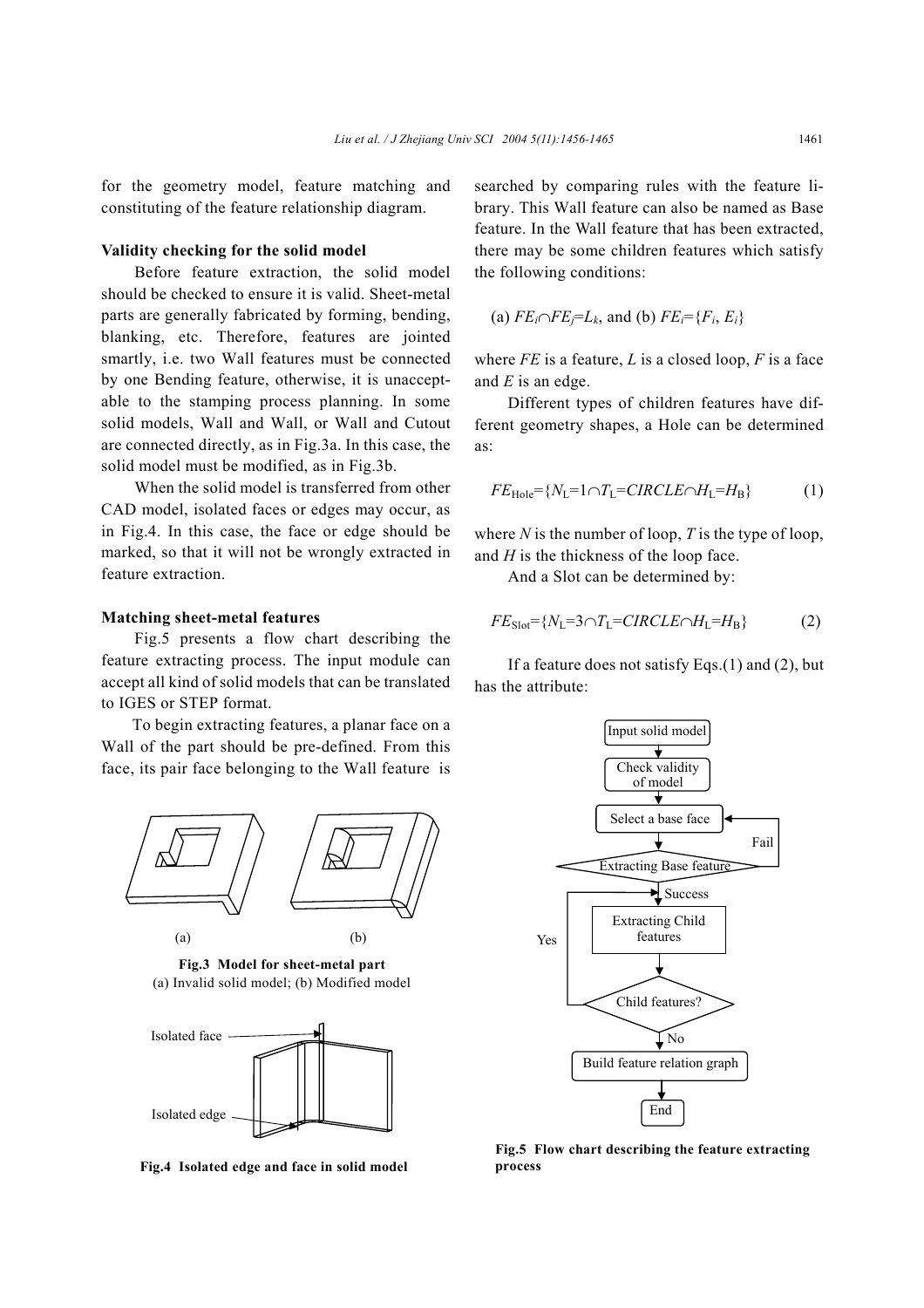$$
FE_{\text{Cutout}} = \{N_{\text{L}} > 1 \cap T_{\text{L}} = CIRCLE \cap H_{\text{L}} = H_{\text{B}}\} \tag{3}
$$

This feature can be classified as Cutout feature.

Bending feature can be adjacent to a Wall feature or a Cutout feature. If a feature satisfies the following conditions, we call it a Bending feature:

$$
FE_{\text{Cutout}} = \{ FE_i \cap FE_j = F_k, F_i / / F_j, F_j = CYLINDER, R_{\text{inn}} > 0 \}
$$
\n
$$
(4)
$$

where *R* is radius.

By such matching and searching method, features in sheet-metal part can be extracted one by one.

During the extraction procedure, there may be some very complicated features that failed to be extracted. We consider these features as unrecognized feature. And they need to be extracted manually. In the automatic feature extracting model, 80% of the feature types can be extracted. Since the other 20% seldom existed in the sheet-metal part, the procedure of feature extraction system is relatively effective.

(1) Extracting algorithms of some typical features

In the procedure of feature extraction, different types of feature have different feature-matching algorithms. Extracting cellular features is relatively simple, while Composites extraction is much complex. Some cellular features like Cutouts' multiple features are also very complicated. Some typical features' extracting algorithms are discussed below. To record the engineering information of the features, User Define Object (UDO) is employed. UDO is an independent data structure existing in the feature model. Each feature has geometry and engineering information, which is connected by a CLASS\_ID in the model data.

(a) Extracting Wall and Bending

Walls and Bendings are the basic features making up the sheet-metal part. Since the sheet-metal part is manifold, all the faces composing Walls and Bendings are connected smoothly. The extracting algorithm steps are:

i) Given a face  $F_1$  (planar or cylinder face);

ii) Judge the type of  $F_1$ , if type=PLANAR, then add Wall attribute to it, else add BEND attribute to UDO list;

iii) Search  $F_1$ 's pair face  $F_1' = \{F|F \text{ is parallel}\}\$ with  $F_1$  and  $Ff(i)=-Df_1$ , if it matches Wall or Bending rules, then add information of  $F_1'$  to UDO list;

iv) Record information of thickness, Bending's radius and location to UDO list.

(b) Extracting Hole, Slot and Cutout in single feature

Holes, Slots and Cutouts are local features which must be added to Wall, Bending, or Drawing. An algorithm consisting of the following steps is used to search the features:

i) Given an inner loop  $L_1$  in a face;

ii) Judge the type and edge number of  $L_1$ , if number=1 and edge type is circle, then add HOLE to UDO list, else if the loop is like an oblong, then add SLOT to UDO list, else add CUTOUT to UDO list;

iii) Search faces including  $L_1$ , if the faces are connected to a closed loop, add faces information to UDO list;

iv) Record information of thickness, location, etc. in UDO list.

(c) Extracting Array

An Array is the concourse of two or more Holes, Slots or Cutouts, normally is located on a Wall feature. The extracting algorithm for array features consists of the following steps:

i) Given a group of Holes, Slots or Cutouts Group1 in one Wall;

ii) Check the relations among Group1, extract members of the Group1 that match array library, and add them to UDO list;

iii) Delete single member information from UDO list;

iv) Add ARRAY to UDO list.

(d) Extracting Cutout throughout multiple features

In sheet-metal part, there are probably some Cutouts with multiple basic features as shown in Fig.6.

Cutout2 passes through Base0, Bending1 and Wall3, so the three features constitute a closed loop.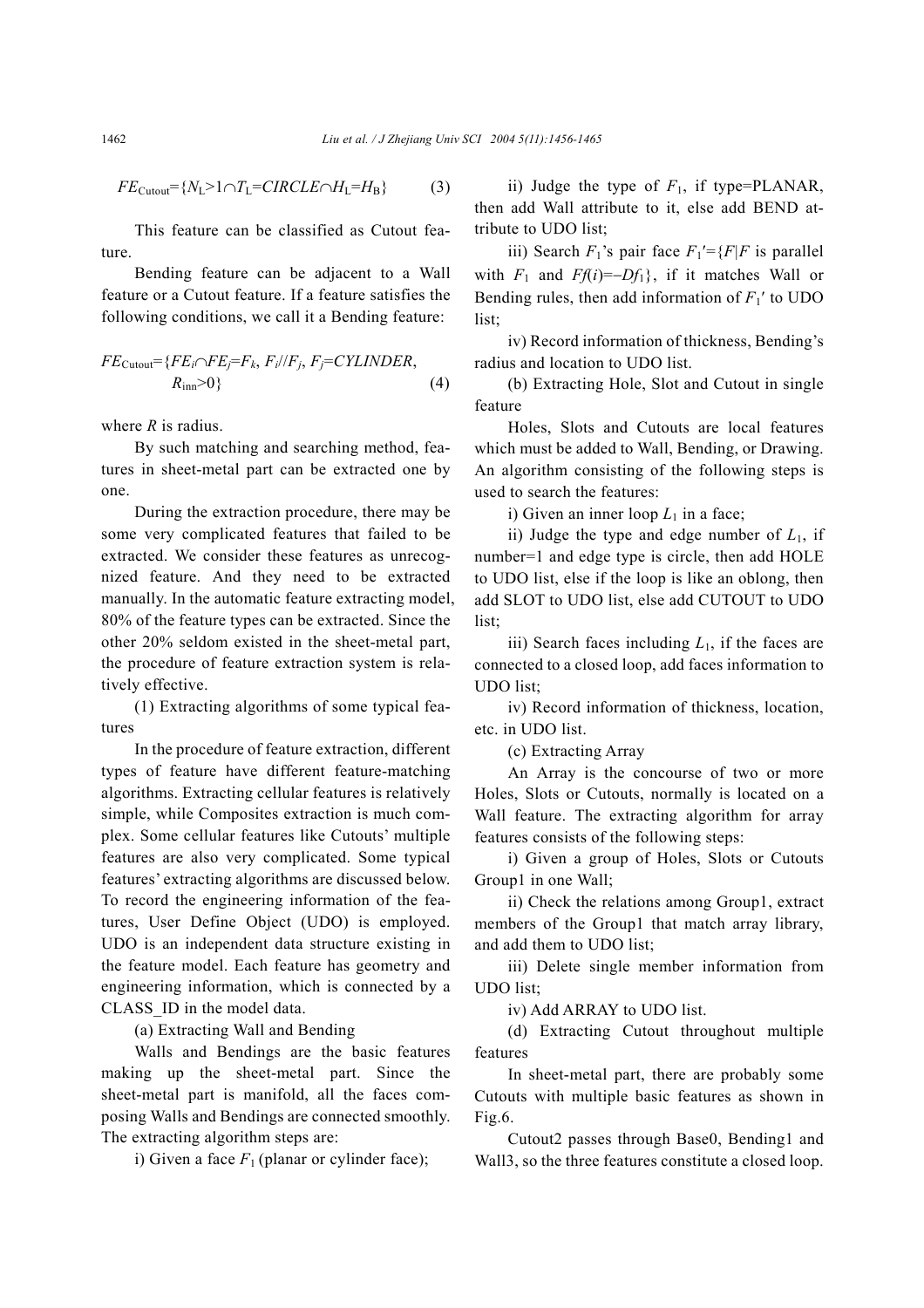According to the rule defining the Cutout feature, this loop is a Cutout feature, whose heuristic extracting algorithm is as follows:

i) Select a face  $F_1$ ;

ii) Ask  $F_1$ 's adjacent faces Adjacent faces;

iii) Search its adjacent face  $F_i = \{F_i | F_i$  is adjacent to  $F_1$ , and  $F_i$  is not member of  $FE<sub>b</sub>$ ;

iv) Select an  $F_2$  from Adjacent faces;

v) Repeat ii) and iii), add the faces to Adjacent\_faces;

vi) Check the last searched face  $F_n$ , if  $F_n \cap F_1 =$ *Edge*, then add  $F_n$  to Adjacent faces; and

vii) Add engineering information such as CUTOUT type of feature and father feature to UDO list.



**Fig.6 A sheet-metal part that has a Cutout throughout multiple features** 

## (2) Feature merging and decomposing

During the feature extracting procedure, some features which are not acceptable to the following stamping process planning may be extracted. In this case, these features should be edited. In Fig.7, there are two sheet-metal parts.



**Fig.7 Case of feature merging and decomposing**  (a) Bendings that should be merged; (b) Bendings that should not be merged

In Fig.7a, four Bendings are extracted by the methods mentioned above, but obviously, in a real feature model, they constitute one Bending feature. In this case, we must merge the four Bendings.

Merging Bendings should satisfy: i)  $B_1 \cup B_2 \cup B_3 \cup ... = FE$ <sub>Wall</sub>; ii)  $AXIS_1 = AXIS_2 = AXIS_3 = ...;$ iii)  $DIR_1 = DIR_2 = DIR_3 = ...;$ iv)  $B_1 ∩ B_2 = CUTOUT_1$ ;  $B_2 ∩ B_3 = CUTOUT_2$ ;

*B*<sub>3</sub>∩*B*<sub>4</sub>=*CUTOUT*<sub>3</sub>; …; and

v)  $CHILD_{B1} = CHILD_{B2} = CHILD_{B3} = ...$ 

where *FE*<sub>Wall</sub> is a Wall feature, *AXIS* is the Bend's axis, and  $CHILD_{Bi}$  is the  $Bi$ 's child feature.

According to the above conditions the four Bendings should be merged into one Bending, and the feature UDO list should also be modified. But in Fig.7b, if Bending<sub>1</sub>', Bending<sub>2</sub>', ... are extracted as single Bending, the hollow parts among the Bending features may be erroneously extracted. In this case, the features should be decomposed. Bending feature that should be decomposed must satisfy the following conditions:

i)  $CF_1 \cup CF_2 \cup CF_3 \cup ... = FE_{\text{Bending}}$ ; ii)  $AXIS_1 = AXIS_2 = AXIS_3 = ...;$ iii)  $R_{CF1} = R_{CF2} = R_{CF3} = ...$ ;  $i$ v)  $LR_B-(LR_1+LR_2+LR_3+...)= NULL;$ v)  $B_1 \cap B_2 = NULL$ ;  $B_2 \cap B_3 = NULL$ ;  $B_3 \cap B_4 =$ 

*NULL*; …; and

vi)  $CHILD_{B1} = CHILD_{B2} = CHILD_{B3} = \dots$ 

where  $FE_{\text{Bending}}$  is the Bending feature,  $CF$  is cylinder face, *RCFi* is radius of *CF*, *LR* is the length of each sub Bending.

#### **Constituting feature relation diagram**

To simplify the relationship among the features, we classify the relationships as parent-son, adjacent-on and array-on. Parent-son relation means that a feature is another feature's son feature, Adjacent-on means that a feature is adjacent to another feature, and Array-on means that some features that have the same geometry and engineering information are arrayed on one feature. In Fig.8a, Bending2 is adjacent to Base0, Wall4 is adjacent to Bending2, and Hole3 is Wall4's child feature.

The feature relationship is often described by a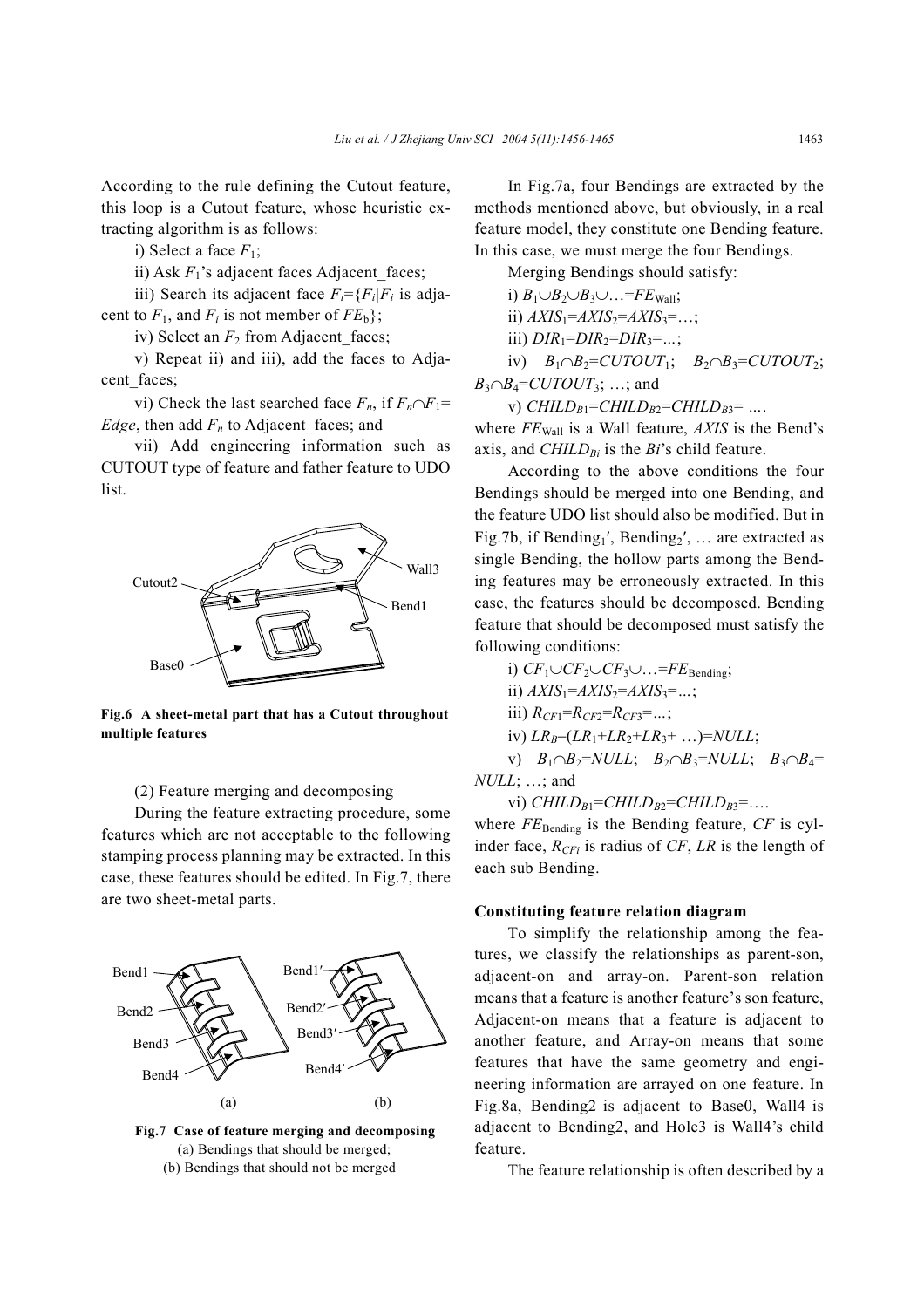diagram structure, and we call this diagram structure as feature relationship diagram. The feature adjacency diagram is a diagram structure in which a node and an edge represent a feature instance and a feature relationship, respectively, as shown in Fig.8. In Fig.8b, a solid arrow represents a parent son relation and a dotted arrow represents a feature adjacent-on relationship. If a feature  $F_i$  is positioned on the feature of  $F_i$ ,  $F_i$  is a child of  $F_i$ . An adjacent relationship exists in the following two cases, where  $\partial F_i$  is the boundary set of  $F_i$  and  $\cap^*$  is the regularized Boolean intersection:

 $(1)$   $F_i \cap {}^*F_j \neq \Phi$ , or

(2)  $F_i \cap {}^*F_j = \Phi$  and  $\partial F_i \cap {}^* \partial F_j = \Phi$ .

The first case is called volumetric interaction and the second is called adjacent interaction.

#### IMPLEMENTATION

The feature extracting system is implemented by using object-oriented modeling principles and C++ programming language based on the platform of UGNX2.0, as shown in Fig.9a. In the system, all extracted features are listed in the left item list, the correlative features (father, children, and array) are listed in the right item list. For instance, Hole1 has eight array features (Hole2, Hole3, …) and one parent feature Base0. The parent of Bend13 is Base0, and its children, Wall16. Buttons in the bottom part can be used to edit the extracted features. All the extracted features can be directly applied to downstream feature rebuilding. In the part shown in Fig.9b, all features can be extracted automatically. But in some special cases, features may be extracted manually.

#### **CONCLUSION**

The significance of this research is in the development of a methodology for feature extraction. The C++ Programming language based on the platform of UGNX2.0 is used as a tool to test all algorithms. The main contributions of this research include:

(a) Arbitrary 3-D solid model of sheet-metal parts can be input to the feature extraction system;

(b) According to the characteristic of the sheet-metal part, sheet-metal features are classified, and feature types are represented graphically.

(c) With the methodology of automatically extracting features, almost all the sheet-metal features can be extracted, which makes it possible to apply this feature extraction system into industry.

Our future work will focus on extracting more abundant engineering information on complex sheetmetal features to enhance the performance of automatic feature extraction.



**Fig.8 Information on feature relations**  (a) Sheet-metal part; (b) Feature relation diagram